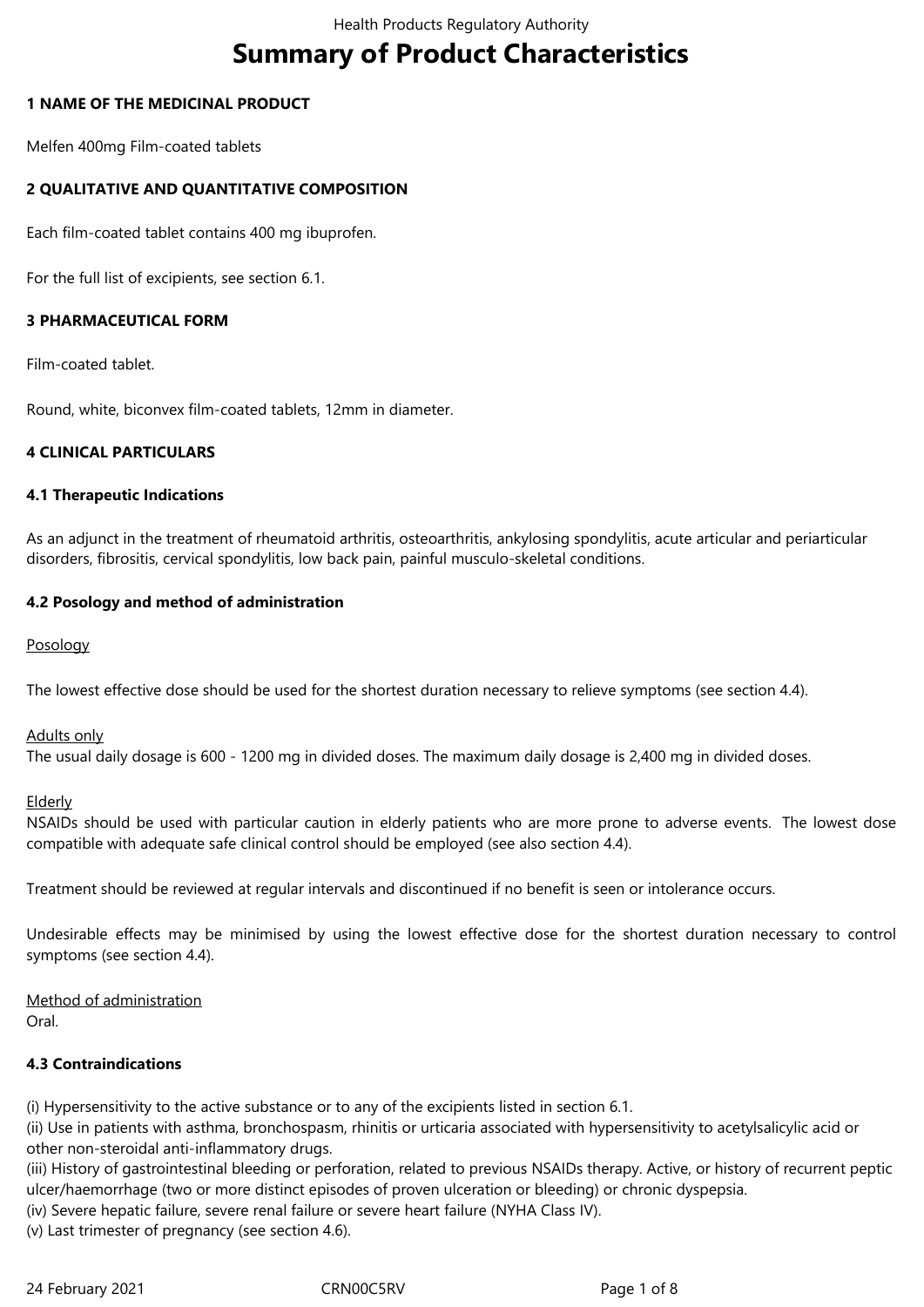Health Products Regulatory Authority

#### **4.4 Special warnings and precautions for use**

The use of Melfen with concomitant NSAIDs including cyclooxygenase-2 selective inhibitors should be avoided.

Undesirable effects may be minimised by using the minimum effective dose for the shortest possible duration to control symptoms (see section 4.2, and GI and cardiovascular risks below). Patients treated with NSAIDs long-term should undergo regular medical supervision to monitor for adverse events.

In patients with renal, cardiac or hepatic impairment, caution is required since the use of NSAIDs may result in deterioration of renal function. Assessment of renal function should occur prior to the initiation of therapy and regularly thereafter.

#### Cardiovascular and cerebrovascular effects

Appropriate monitoring and advice are required for patients with a history of hypertension and/or mild to moderate congestive heart failure as fluid retention and oedema have been reported in association with NSAID therapy.

Clinical studies suggest that use of ibuprofen, particularly at a high dose (2400 mg/day) may be associated with a small increased risk of arterial thrombotic events (for example myocardial infarction or stroke). Overall, epidemiological studies do not suggest that low dose ibuprofen (e.g. ≤ 1200 mg /day) is associated with an increased risk of arterial thrombotic events.

Patients with uncontrolled hypertension, congestive heart failure (NYHA II-III), established ischaemic heart disease, peripheral arterial disease, and/or cerebrovascular disease should only be treated with ibuprofen after careful consideration and high doses (2400 mg/day) should be avoided.

Careful consideration should also be exercised before initiating long-term treatment of patients with risk factors for cardiovascular events (e.g. hypertension, hyperlipidaemia, diabetes mellitus, smoking), particularly if high doses of ibuprofen (2400 mg/day) are required.

Caution is required in patients with a history of hypertension and/or heart failure as fluid retention and oedema have been reported in association with NSAID therapy.

#### Elderly

The elderly have an increased frequency of adverse reactions to NSAIDs especially gastrointestinal bleeding and perforation which may be fatal (see section 4.2). Prolonged use of NSAIDs in the elderly is not recommended. Where prolonged therapy is required, patients should be reviewed regularly.

#### Gastrointestinal bleeding, ulceration and perforation

GI bleeding, ulceration or perforation which can be fatal, has been reported with all NSAIDs at any time during treatment, with or without warning symptoms or a previous history of serious GI events.

The risk of GI bleeding, ulceration or perforation is higher with increasing NSAID doses, in patients with a history of ulcer, particularly if complicated with haemorrhage or perforation (see section 4.3), and in the elderly. These patients should commence treatment on the lowest dose available. Combination therapy with protective agents (e.g. misoprostol or proton pump inhibitors) should be considered for these patients, and also for patients requiring concomitant low dose acetylsalicylic acid, or other drugs likely to increase gastrointestinal risk (see below and section 4.5).

Patients with a history of GI toxicity, particularly when elderly, should report any unusual abdominal symptoms (especially GI bleeding) particularly in the initial stages of treatment.

NSAIDs should be given with care to patients with a history of inflammatory bowel disease (e.g. ulcerative colitis, Crohn's disease) as their condition may be exacerbated (see section 4.8).

Caution should be advised in patients receiving concomitant medications which could increase the risk of ulceration or bleeding, such as oral corticosteroids, anticoagulants such as warfarin, selective serotonin-reuptake inhibitors or anti-platelet agents such as acetylsalicylic acid (see section 4.5).

When GI bleeding or ulceration occurs in patients receiving Melfen, the treatment should be withdrawn.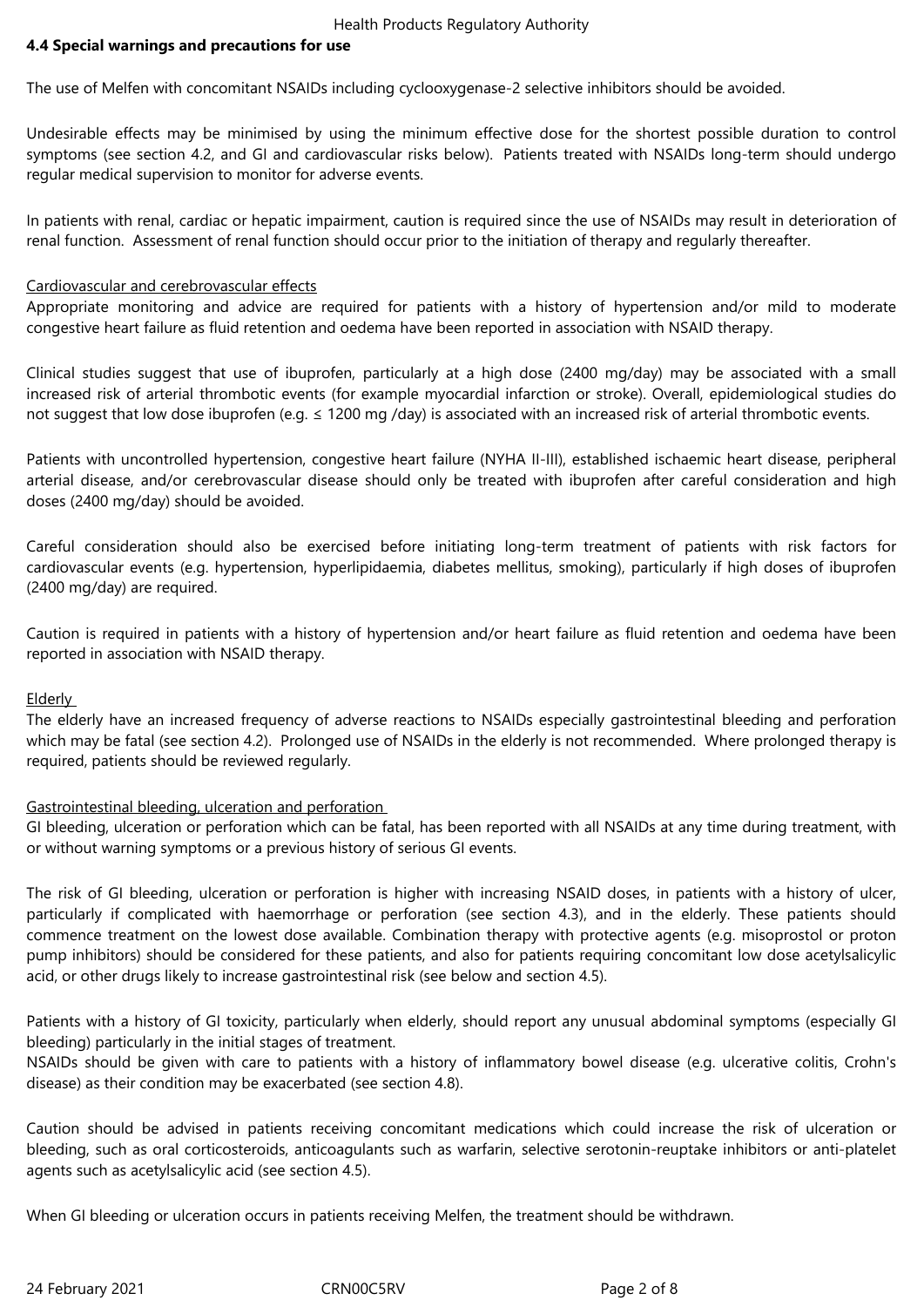#### Health Products Regulatory Authority

As NSAIDs can interfere with platelet function, they should be used with caution in patients with intracranial haemorrhage, bleeding diathesis, or idiopathic thrombocytopenia purpura (ITP).

Melfen should be used with caution in patients with asthma or a history of bronchospasm.

The use of Melfen may impair female fertility and is not recommended in women attempting to conceive. In women who have difficulties conceiving or who are undergoing investigation of infertility, withdrawal of Melfen should be considered.

#### Severe skin reactions

Serious skin reactions, some of them fatal, including exfoliative dermatitis, Stevens-Johnson syndrome, and toxic epidermal necrolysis, have been reported very rarely in association with use of NSAIDs (see section 4.8). Patients appear to be at highest risk of these reactions early in the course of therapy, the onset of the reaction occurring in the majority of cases within the first month of treatment. Acute generalised exanthematous pustulosis (AGEP) has been reported in relation to ibuprofen-containing products. Melfen should be discontinued at the first appearance of skin rash, mucosal lesions, or any other signs of hypersensitivity.

#### *Masking of symptoms of underlying infections:*

Melfen can mask symptoms of infection, which may lead to delayed initiation of appropriate treatment and thereby worsening the outcome of the infection. This has been observed in bacterial community acquired pneumonia and bacterial complications to varicella. When Melfen is administered for fever or pain relief in relation to infection, monitoring of infection is advised. In non-hospital settings, the patient should consult a doctor if symptoms persist or worsen.

Exceptionally, varicella can be at the origin of serious cutaneous and soft tissue infectious complications. To date, the contributing role of NSAIDs in the worsening of these infections cannot be ruled out. Thus, it is advisable to avoid use of Easofen Max Strength 400 mg Film coated Tablets in case of varicella.

**SLE and mixed connective tissue disease:** Caution is advised in patients with systemic lupus erythematosus as well as those with connective tissue disease, due to increased risk of aseptic meningitis (see section 4.8).

Prolonged use of any type of painkiller for headaches can make them worse. If this situation is experienced or suspected, medical advice should be obtained and treatment should be discontinued. The diagnosis of 'Medication Overuse Headache' should be suspected in patients who have frequent or daily headaches despite (or because of) the regular use of headache medications.

#### Paediatric population

There is a risk of renal impairment in dehydrated children and adolescents.

#### **Excipients**

This medicinal product contains less than 1 mmol sodium (23 mg) per tablet, that is to say essentially 'sodium-free'.

#### **4.5 Interaction with other medicinal products and other forms of interactions**

#### **It is considered unsafe to take NSAIDs in combination with warfarin or heparin unless under direct medical supervision.**

Care should be taken in patients treated with any of the following drugs as interactions have been reported:

| Anti-hypertensives:   | Reduced anti-hypertensive effect.                                                                                                                                                                                                                                                                                                                                                                                   |                                                                                                                                                         |
|-----------------------|---------------------------------------------------------------------------------------------------------------------------------------------------------------------------------------------------------------------------------------------------------------------------------------------------------------------------------------------------------------------------------------------------------------------|---------------------------------------------------------------------------------------------------------------------------------------------------------|
| Acetylsalicylic acid: |                                                                                                                                                                                                                                                                                                                                                                                                                     | Concomitant administration of ibuprofen and acetylsalicylic acid is not<br>generally recommended because of the potential of increased adverse effects. |
|                       | Experimental data suggest that ibuprofen may competitively inhibit the effect<br>of low dose acetylsalicylic acid on platelet aggregation when they are dosed<br>concomitantly. Although there are uncertainties regarding extrapolation of<br>these data to the clinical situation, the possibility that regular, long-term use of<br>ibuprofen may reduce the cardioprotective effect of low-dose acetylsalicylic |                                                                                                                                                         |
| 24 February 2021      | CRN00C5RV                                                                                                                                                                                                                                                                                                                                                                                                           | Page 3 of 8                                                                                                                                             |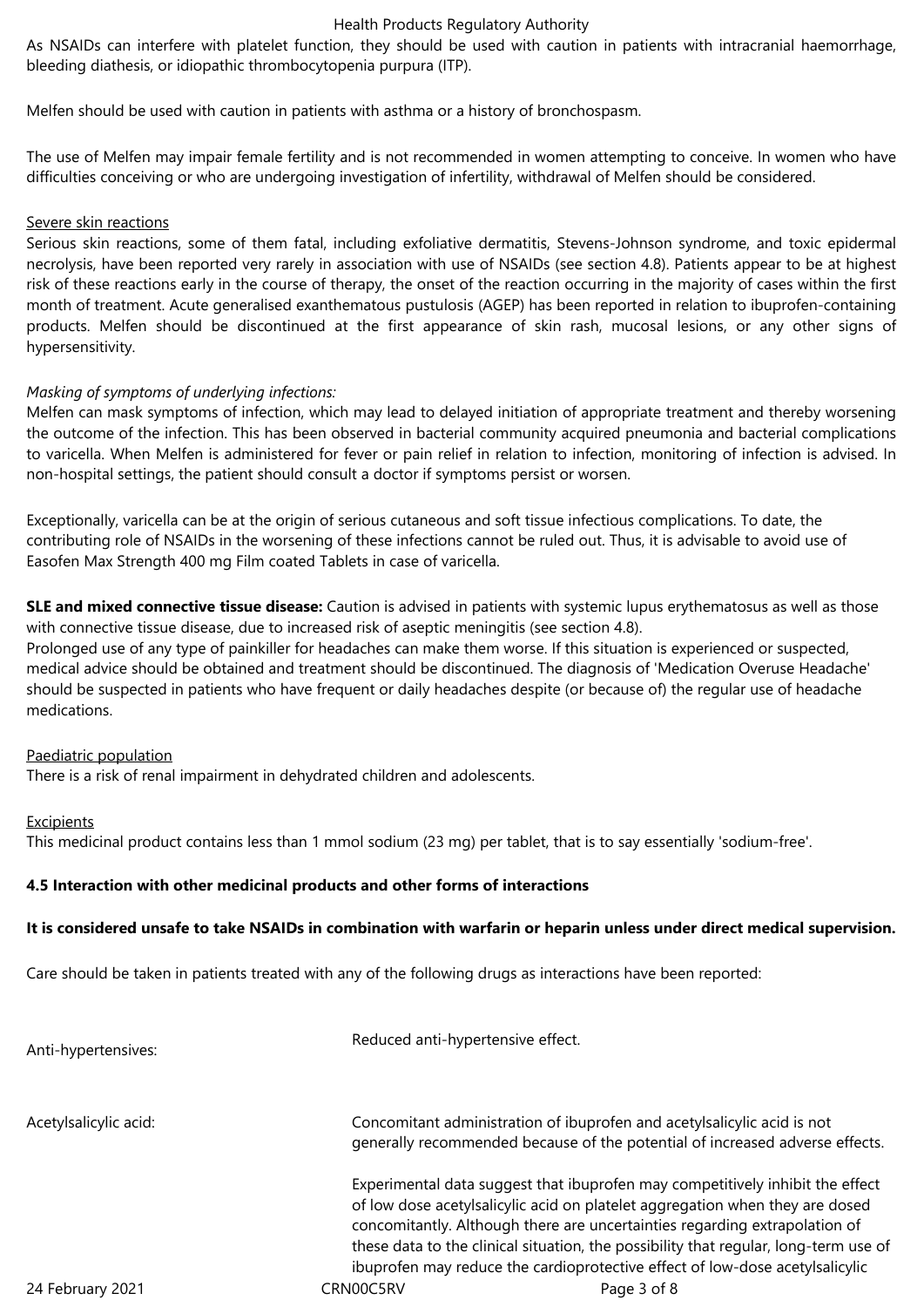|                                                                              | Health Products Regulatory Authority<br>acid cannot be excluded. No clinically relevant effect is considered to be likely<br>for occasional ibuprofen use (see section 5.1).                                                                                                    |
|------------------------------------------------------------------------------|---------------------------------------------------------------------------------------------------------------------------------------------------------------------------------------------------------------------------------------------------------------------------------|
| Diuretics:                                                                   | Reduced diuretic effects. Diuretics can increase the risk of nephrotoxicity of<br>NSAIDs. The concomitant administration of ibuprofen and potassium sparing<br>diuretics or ACE-inhibitors can result in hyperkalaemia. Careful monitoring of<br>potassium levels is necessary. |
| Cardiac glycosides:                                                          | NSAIDs may exacerbate cardiac failure, reduce GFR and increase plasma cardiac<br>glycoside levels.                                                                                                                                                                              |
| Lithium:                                                                     | Decreased elimination of lithium.                                                                                                                                                                                                                                               |
| Methotrexate:                                                                | Decreased elimination of methotrexate.                                                                                                                                                                                                                                          |
| Ciclosporin or tacrolimus:                                                   | Increased risk of nephrotoxicity with NSAIDs.                                                                                                                                                                                                                                   |
| Other NSAIDs:                                                                | Avoid concomitant use of two or more NSAIDs.                                                                                                                                                                                                                                    |
| Corticosteroids:                                                             | Increased risk of gastrointestinal ulceration or bleeding (see section 4.4).                                                                                                                                                                                                    |
| Anticoagulants:                                                              | Enhanced anticoagulant effect.                                                                                                                                                                                                                                                  |
| Quinolone antibiotics:                                                       | Animal data indicate that NSAIDs can increase the risk of convulsions<br>associated with quinolone antibiotics. Patients taking NSAIDs and quinolones<br>may have increased risk of developing convulsions.                                                                     |
| Aminoglycosides:                                                             | Reduction in renal function in susceptible individuals, decreased elimination of<br>aminoglycoside and increased plasma concentrations.                                                                                                                                         |
| Probenecid:                                                                  | Reduction in metabolism and elimination of NSAIDs and metabolites.                                                                                                                                                                                                              |
| Oral hypoglycaemic agents:                                                   | Inhibition of metabolism of sulfonylurea drugs, prolonged half-life and<br>increased risk of hypoglycaemia.                                                                                                                                                                     |
| Anti-platelet agents and selective serotonin<br>reuptake inhibitors (SSRIs): | Increased risk of gastrointestinal bleeding (see section 4.4).                                                                                                                                                                                                                  |
| Zidovudine:                                                                  | Increased risk of haematological toxicity when NSAISs are given with<br>Zidovudine. There is evidence of an increased risk of haemarthroses and<br>haematoma in HIV (positive) haemophiliacs receiving concurrent treatment<br>with zidovudine and ibuprofen.                   |
| Mifepristone:                                                                | NSAIDs should not be used for 8-12 days after mifepristone administration as<br>NSAIDs can reduce the effect of mifepristone.                                                                                                                                                   |

# **4.6 Fertility, pregnancy and lactation**

#### **Pregnancy**

24 February 2021 **CRNOOC5RV** CRNOOC5RV Page 4 of 8 Inhibition of prostaglandin synthesis may adversely affect the pregnancy and/or the embryo/foetal development. Data from epidemiological studies suggest an increased risk of miscarriage and of cardiac malformation and gastroschisis after use of a prostaglandin synthesis inhibitor in early pregnancy. The absolute risk for cardiovascular malformation was increased from less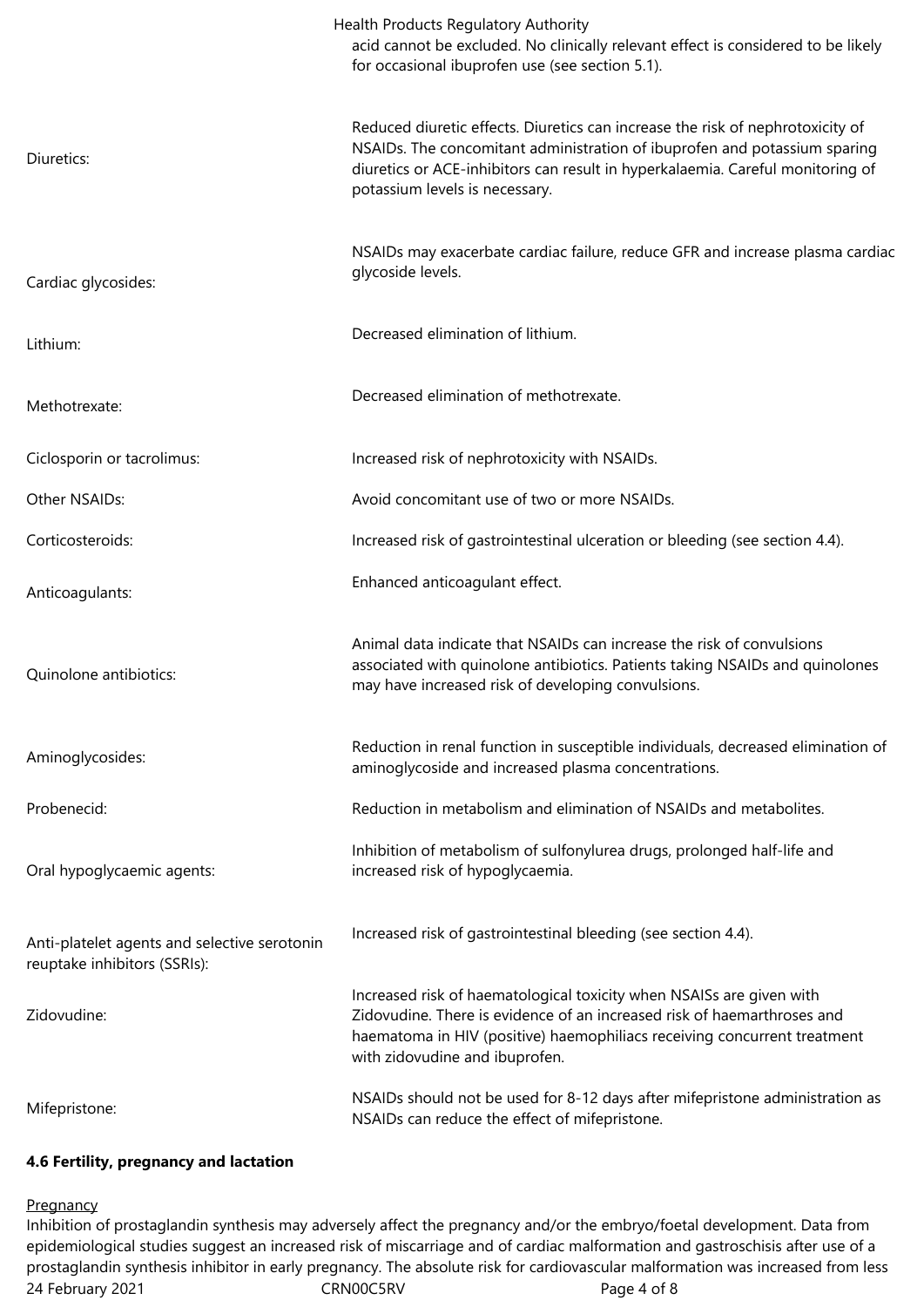### Health Products Regulatory Authority

than 1%, up to approximately 1.5%. The risk is believed to increase with dose and duration of therapy. In animals, administration of a prostaglandin synthesis inhibitor has been shown to result in increased pre- and post-implantation loss and embryo-foetal lethality.

In addition, increased incidences of various malformations, including cardiovascular have been reported in animals given a prostaglandin synthesis inhibitor during the organogenetic period.

During the first and second trimester of pregnancy, ibuprofen should not be given unless clearly necessary. If ibuprofen is used by a woman attempting to conceive, or during the first and second trimester of pregnancy, the dose should be kept as low and duration of treatment as short as possible. During the third trimester of pregnancy all prostaglandin synthesis inhibitors may expose the foetus to:

- Cardiopulmonary toxicity (with premature closure of the ductus arteriosus and pulmonary hypertension);
- Renal dysfunction, which may progress to renal failure with oligo-hydroamniosis;

The mother and the neonate, at the end of pregnancy, to:

- Possible prolongation of bleeding time, an anti-aggregating effect which may occur even at very low doses;
- Inhibition of uterine contractions resulting in delayed or prolonged labour. Increased formation of oedema in the mother could occur.

Consequently, ibuprofen is contraindicated during the third trimester of pregnancy.

**Fertility** See Section 4.4 regarding female fertility.

#### Breast-feeding

In the limited studies so far available, ibuprofen appears in the breast milk in very low concentrations and is unlikely to adversely affect the breast-fed infant.

#### **4.7 Effects on ability to drive and use machines**

Ibuprofen may cause dizziness or tiredness. If affected patients should not drive or operate machinery.

# **4.8 Undesirable effects**

*Gastrointestinal:* The most commonly-observed adverse events are gastrointestinal in nature. Peptic ulcers, gastrointestinal perforation or bleeding, particularly in the elderly, may occur (see section 4.4). Nausea, vomiting, diarrhoea, flatulence, constipation, dyspepsia, abdominal pain, malaena, haematemesis, ulcerative stomatitis, exacerbation of colitis and Crohn's disease (see section 4.4) have been reported following administration. Less frequently, gastritis has been observed.

*Hypersensitivity:* Hypersensitivity reactions have been reported following treatment with ibuprofen. These may consist of (a) anaphylaxis, (b) asthma, aggravated asthma, bronchospasm or dyspnoea, or (c) skin disorders, including rash, pruritus, urticaria, purpura, angioedema and, very rarely, bullous disorders (including Stevens-Johnson syndrome, toxic epidermal necrolysis and erythema multiforme).

*Skin and Subcutaneous tissue Disorders:* 

Frequency - not known: Drug reaction with eosinophilia and systemic symptoms (DRESS syndrome), Acute generalised exanthematous pustulosis (AGEP), photosensitivity reactions.

*Cardiovascular:* Oedema, hypertension and cardiac failure has been reported in association with NSAID treatment.

Other adverse events reported less commonly and for which causality has not necessarily been established include:

*Renal:* Nephrotoxicity including interstitial nephritis, nephritic syndrome and renal failure. *Hepatic:* Abnormal liver function, hepatitis and jaundice.

24 February 2021 CRN00C5RV Page 5 of 8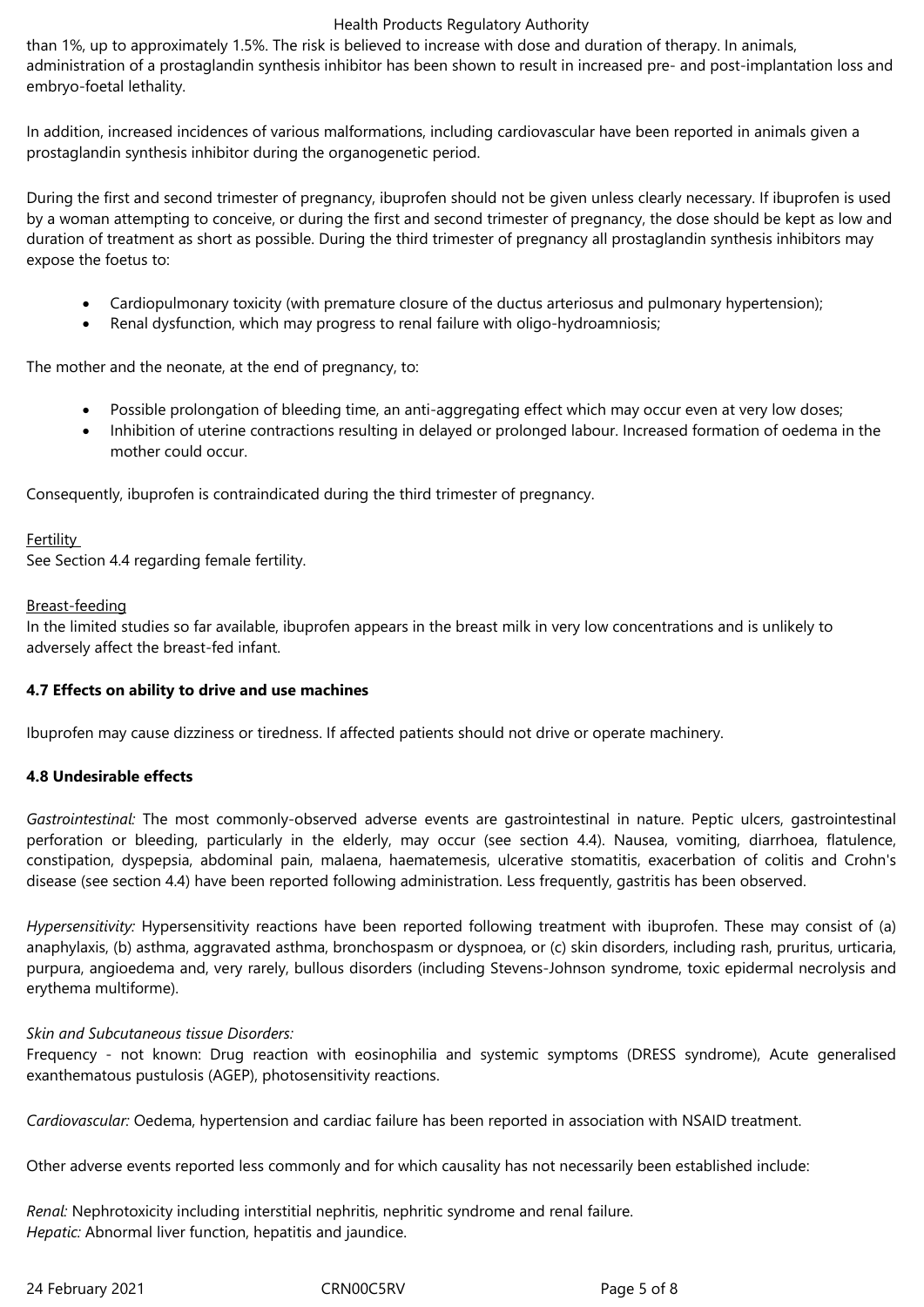*Haematological:* Thrombocytopenia, neutropenia, agranulocytosis, aplastic anaemia and haemolytic anaemia.

*Infections and infestations:* Very rarely reported is exacerbation of infection related inflammation (e.g. development of necrotizing fasciitis), in exceptional cases, severe skin infections and soft-tissue complications may occur during a varicella infection.

Clinical studies suggest that use of ibuprofen, particularly at a high dose (2400 mg/day), may be associated with a small increased risk of arterial thrombotic events (for example, myocardial infarction or stroke) (see section 4.4).

#### Reporting of suspected adverse reactions

Reporting suspected adverse reactions after authorisation of the medicinal product is important. It allows continued monitoring of the benefit/risk balance of the medicinal product. Healthcare professionals are asked to report any suspected adverse reactions via HPRA Pharmacovigilance, Earlsfort Terrace, IRL - Dublin 2; Tel: +353 1 6764971; Fax: +353 1 6762517. Website: www.hpra.ie; E-mail: medsafety@hpra.ie.

#### **4.9 Overdose**

#### **Toxicity**

Signs and Symptoms of toxicity have generally not been observed at doses below 100mg/kg in children or in adults. However, supportive care may be needed in some cases. Children have been observed to manifest signs and symptoms of toxicity after ingestion of 400mg/kg or greater. In serious poisoning metabolic acidosis may occur.

#### **Symptoms**

Most patients who have ingested significant amounts of ibuprofen will manifest symptoms within 4-6 hours.

The most frequently reported symptoms include nausea, vomiting, abdominal pain, lethargy and drowsiness. Central nervous system (CNS) effects include headache, tinnitus, dizziness, convulsion and rarely loss of consciousness. Nystagmus, metabolic acidosis, hypothermia, renal effects, gastrointestinal bleeding, coma, apnea and depression of the CNS and respiratory system have also been reported. Hyperkalaemia may develop. Cardiovascular toxicity, including hypotension, bradycardia and tachycardia, has also been reported. In cases of significant overdose, renal failure and liver damage are possible. Large overdoses are generally well tolerated when no other drugs are involved.

#### Treatment of overdosage

There is no specific antidote to ibuprofen. Gastric emptying followed by supportive measures is recommended if the quantity ingested exceeds 400mg/kg within the previous hour. Patients should be treated symptomatically as required. Within one hour of ingestion of a potentially toxic amount, activated charcoal should be considered. Alternatively, in adults, gastric lavage should be considered within one hour of a potentially life threatening overdose.

Frequent or prolonged convulsions should be treated with intravenous diazepam.

For the most current information, contact the local poison control centre.

# **5 PHARMACOLOGICAL PROPERTIES**

# **5.1 Pharmacodynamic properties**

# **ATC Code: M01AE01**

Pharmacotherapeutic Group: Anti-inflammatory and Anti-rheumatic Products. Non-steroids.

Ibuprofen, a derivative of propionic acid, has useful anti-inflammatory, analgesic and antipyretic activity. Similar to other propionic acid derivatives such as naproxen and fenoprofen it can cause gastrointestinal erosions (gastric, duodenal and intestinal) in experimental animals.

24 February 2021 **CRNOOC5RV** CRNOOC5RV Page 6 of 8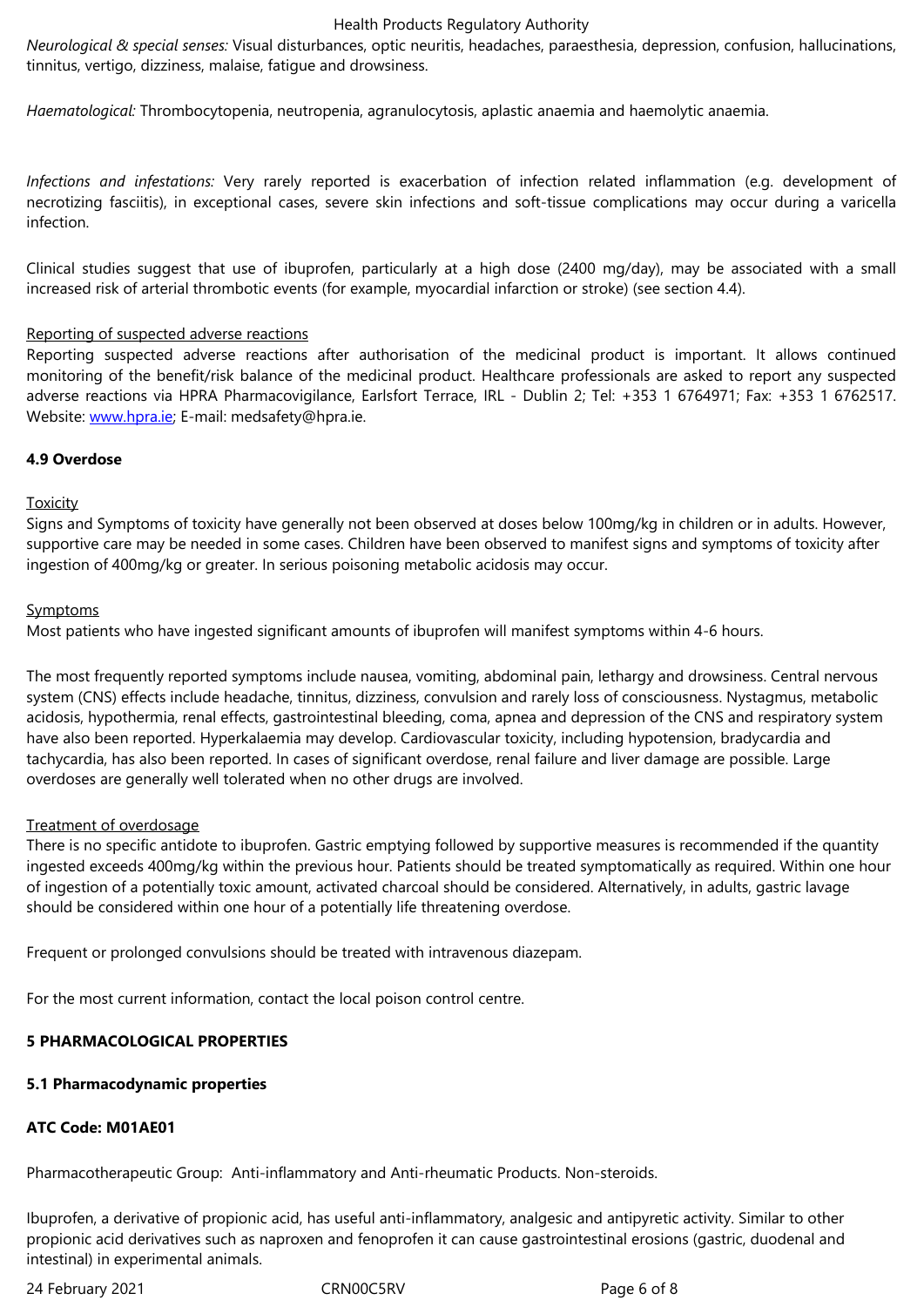All produce gastrointestinal side effects in man but they are usually less severe than with acetylsalicylic acid.The propionic acid derivatives are all effective inhibitors of the cyclooxygenease responsible for the biosynthesis of prostaglandins.All of these agents alter platelet function and prolong bleeding time.

Experimental data suggest that ibuprofen may competitively inhibit the effect of low dose acetylsalicylic acid on platelet aggregation when they are dosed concomitantly.Some pharmacodynamic studies show that whensingle doses of ibuprofen 400mg were taken within 8 h before or within 30 min after immediate release acetylsalicylic acid dosing (81mg), a decreased effect of acetylsalicylic acid on the formation of thromboxane or platelet aggregation occurred.Although there are uncertainties regarding extrapolation of these data to the clinical situation, the possibility that regular, long-term use of ibuprofen may reduce the cardioprotective effect of low-dose acetylsalicylic acid cannot be excluded. No clinically relevant effect is considered to be likely for occasional ibuprofen use (see section 4.5).

# **5.2 Pharmacokinetic properties**

Ibuprofen is rapidly absorbed following oral administration to man, and peak concentrations in plasma are observed after 1 to 2 hours. The half-life in plasma is about 2 hours. Ibuprofen is extensively (99%) and firmly bound to plasma proteins, but the drug occupies only a fraction of the total drug binding sites at usual concentrations. Ibuprofen passes slowly into the synovial spaces and may remain there in higher concentrations as the concentrations in plasma decline. In experimental animals, ibuprofen and its metabolites pass easily across the placenta. The excretion of ibuprofen is rapid and complete. Greater than 90% of an ingested dose is excreted in the urine as metabolites or their conjugates, and no ibuprofen *per se* is found in the urine. The major metabolites are a hydroxylated and a carboxylated compound.

# **5.3 Preclinical safety data**

No further information provided.

# **6 PHARMACEUTICAL PARTICULARS**

## **6.1 List of excipients**

Maize starch Sodium starch glycolate Type A Magnesium stearate

*Film-coating* Hypromellose Marcogol 400 Macrogol 6000

#### **6.2 Incompatibilities**

Not applicable.

#### **6.3 Shelf life**

5 years.

#### **6.4 Special precautions for storage**

Do not store above 25°C.

Store in the original package in order to protect from light.

# **6.5 Nature and contents of container**

Blister strips consisting of aluminium foil, 9µm with 50 g/m<sup>2</sup> sulphate paper and PVC foil 250µm white opaque

24 February 2021 CRN00C5RV Page 7 of 8